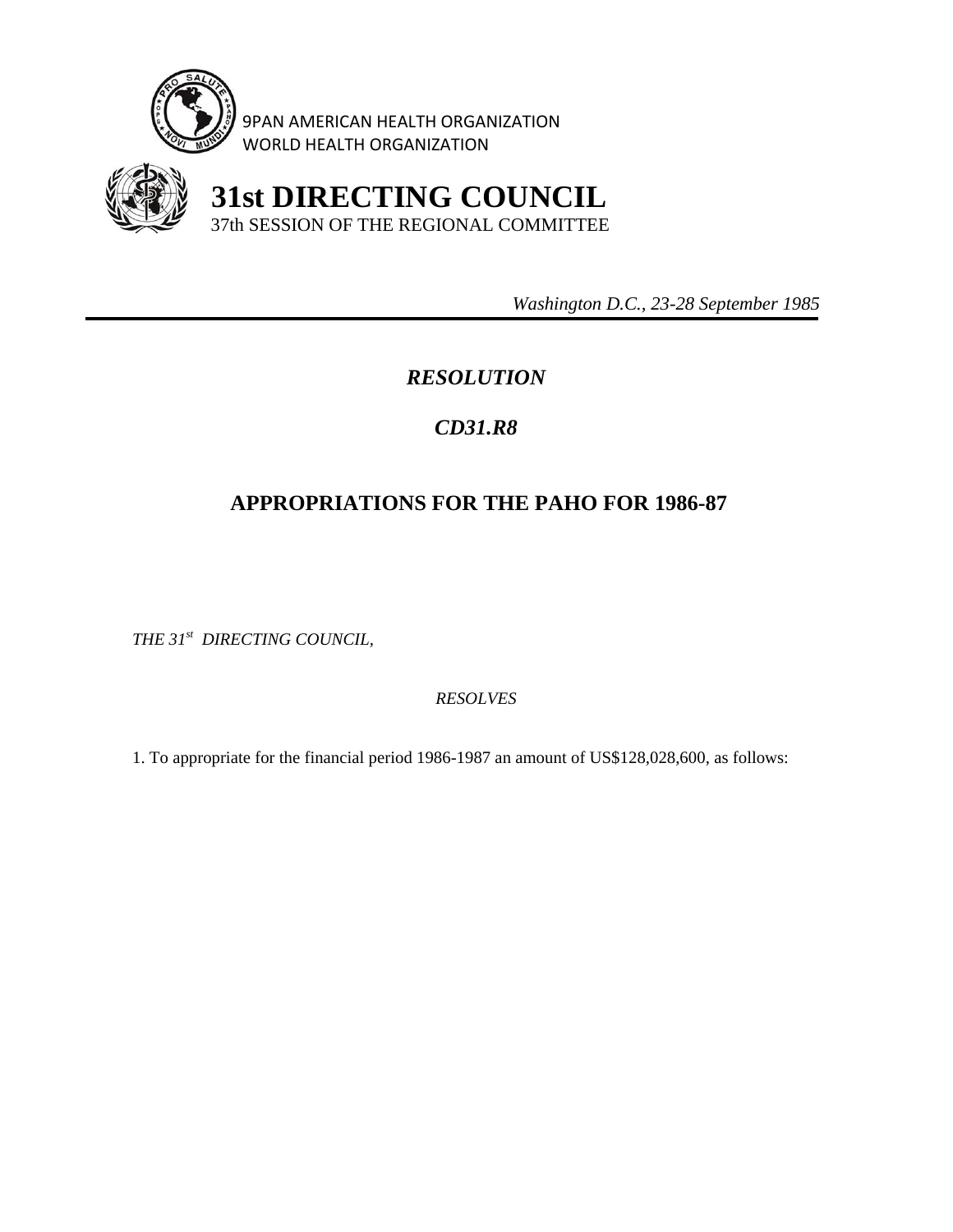| Part I:   | Direction, Coordination, and                |               |
|-----------|---------------------------------------------|---------------|
|           | Management                                  | \$15,996,300  |
| Part II:  | Health System Infrastructure                | 40,439,000    |
| Part III: | Health Science and Technol-                 |               |
|           | ogy-Health Promotion and                    |               |
|           | Care                                        | 20,950,500    |
| Part IV:  | Health Science and Technol-                 |               |
|           | ogy-Disease Prevention and                  |               |
|           | Control                                     | 15,643,900    |
| Part V:   | Program Support                             | 19,454,300    |
|           | Effective Working Budget                    |               |
|           | $(Parts I-V) \dots \dots \dots \dots \dots$ | \$112,484,000 |
| Part VI:  | Staff Assessment (Transfer to               |               |
|           | Tax Equalization Fund)                      | 15,544,600    |
|           | Total-All Parts                             | \$128,028,600 |

That the appropriation shall be financed from:  $2.$ 

| a)    |                            | Assessments in respect to:   |               |
|-------|----------------------------|------------------------------|---------------|
|       | Member and Participating   |                              |               |
|       | Governments assessed under |                              |               |
|       | the scales adopted by the  |                              |               |
|       | Organization of American   |                              |               |
|       | States in accordance with  |                              |               |
|       |                            | Article 60 of the Pan        |               |
|       |                            | American Sanitary Code or in |               |
|       |                            | accordance with Directing    |               |
|       | Council and Pan American   |                              |               |
|       |                            | Sanitary Conference          |               |
|       |                            | resolutions                  | \$123,228,600 |
|       | b)                         | Miscellaneous Income         | 4,800,000     |
| Total |                            |                              | \$128,028,600 |
|       |                            |                              |               |

In establishing the contributions of Member and Participating Governments, their assessments shall be reduced further by the amount standing to their credit in the Tax Equalization Fund, except that credits of those countries which levy taxes on the emoluments received from the Pan American Health Organization by their nationals and residents shall be reduced by the amounts of such tax reimbursements by PAHO.

3. That, in accordance with the Financial Regulations of PAHO, amounts not exceeding the appropriations noted under paragraph 1 shall be available for the payment of obligations incurred during the period 1 January 1986 to 31 December 1987, inclusive. Notwithstanding the provision of this paragraph, obligations during the financial period 1986–1987 shall be limited to the effective working budget, i.e., Parts I–V.